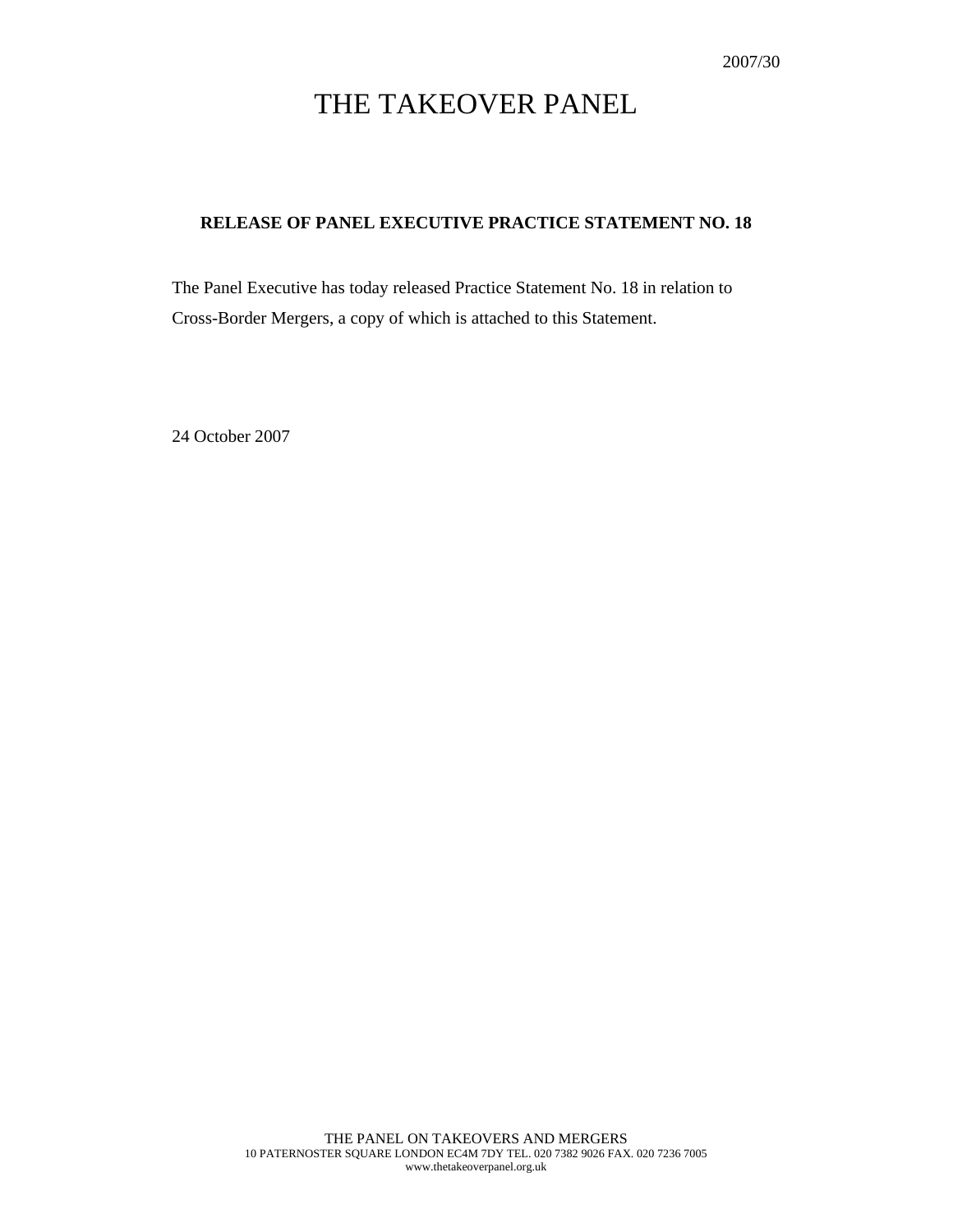# THE TAKEOVER PANEL

## **PRACTICE STATEMENT NO. 18**

### **CROSS-BORDER MERGERS**

On 15 December 2007, the Companies (Cross-Border Mergers) Regulations 2007 (the "Regulations") will come into force. The Regulations will implement Directive 2005/56/EC on cross-border mergers of limited liability companies. This Practice Statement considers the application of the Takeover Code to transactions to be effected pursuant to the Regulations.

### *The Regulations*

The Regulations introduce a new type of statutory merger, a "Cross-Border Merger", which must involve at least one company within the meaning of section 1 of the Companies Act 2006 and at least one company governed by the law of an EEA State other than the United Kingdom. In a Cross-Border Merger, all the assets and liabilities of one or more "transferor companies" are transferred by way of the transaction to a "transferee company".

Under the Regulations, a Cross-Border Merger may take one of three forms, as follows:

- (a) a "merger by absorption", in which a transferor company transfers all its assets and liabilities to an existing transferee company in exchange for securities in the transferee company (or securities and cash) receivable by the members of the transferor company;
- (b) a "merger by formation of a new company", in which two or more transferor companies transfer all their assets and liabilities to a transferee company formed for the purposes of the Cross-Border Merger in exchange for securities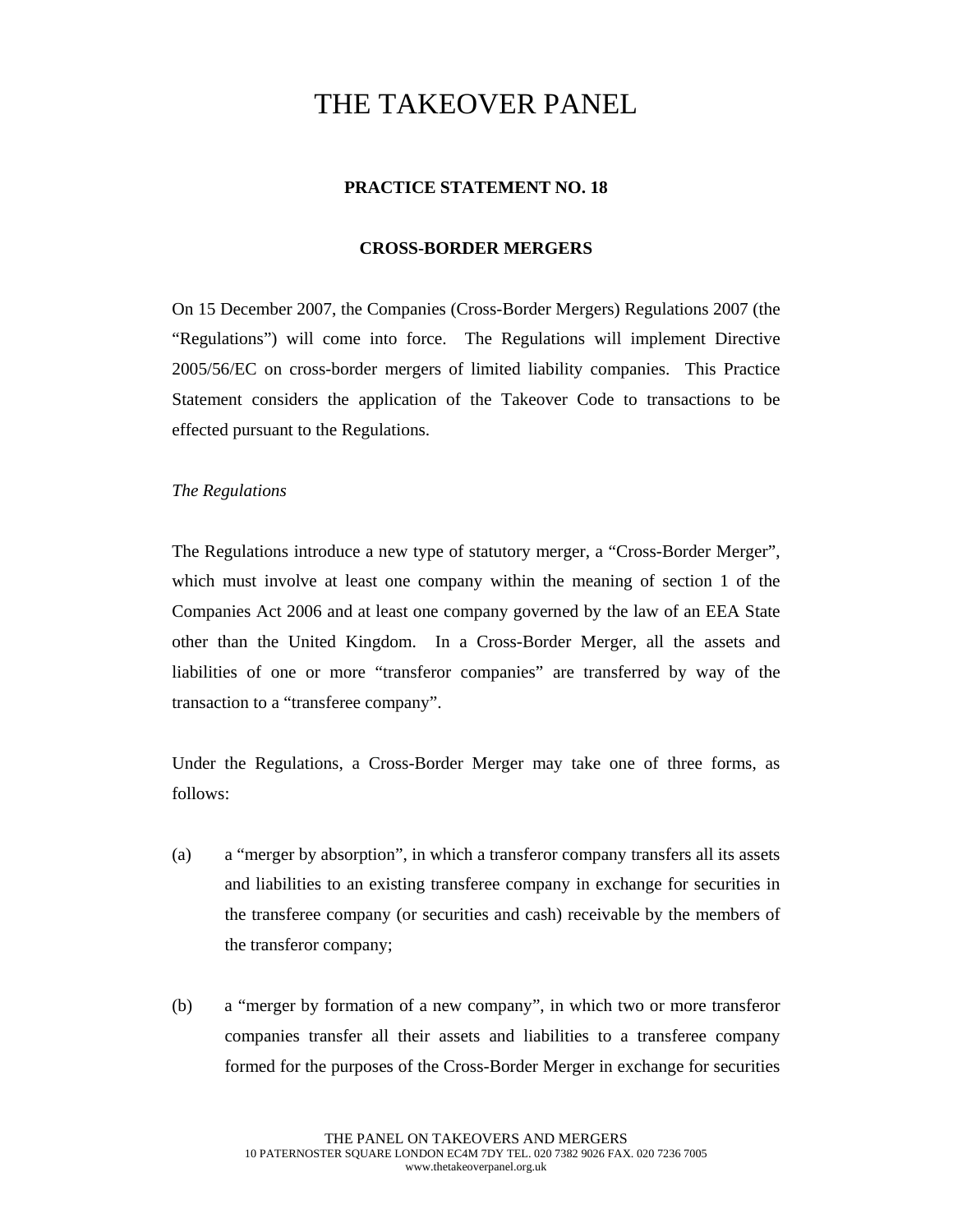in the transferee company (or securities and cash) receivable by the members of the transferor companies; or

(c) a "merger by absorption of a wholly-owned subsidiary", in which a transferor company which is a wholly-owned subsidiary transfers all its assets and liabilities to its parent company.

#### *The Introduction to the Code*

Section 3 of the Introduction to the Code describes the companies, transactions and persons that are subject to the Code. The first sentence of section 3(b) of the Introduction states as follows:

"… [T]he Code is concerned with regulating takeover bids and merger transactions of the relevant companies, however effected, including by means of a statutory merger or Court approved scheme of arrangement".

The Executive considers that certain Cross-Border Merger transactions will be subject to the Code, as described below.

#### *Mergers by way of absorption*

The Executive will regard a Cross-Border Merger effected by means of a "merger by way of absorption" to be subject to the Code if the transferor company (or one or more of the transferor companies) is a company to which the Code applies by virtue of paragraphs (a)(i) or (ii) of section 3 of the Introduction to the Code (a "Code Company"). Any such transferor company will be treated as an "offeree company" for the purposes of the Code and the transferee company will be treated as the "offeror".

The Executive will not regard a "merger by way of absorption" to be subject to the Code where the transferee company is a Code Company but the transferor company is not a Code Company (or, where there is more than one transferor company, none of them are Code Companies). This will be the case even in a transaction where the size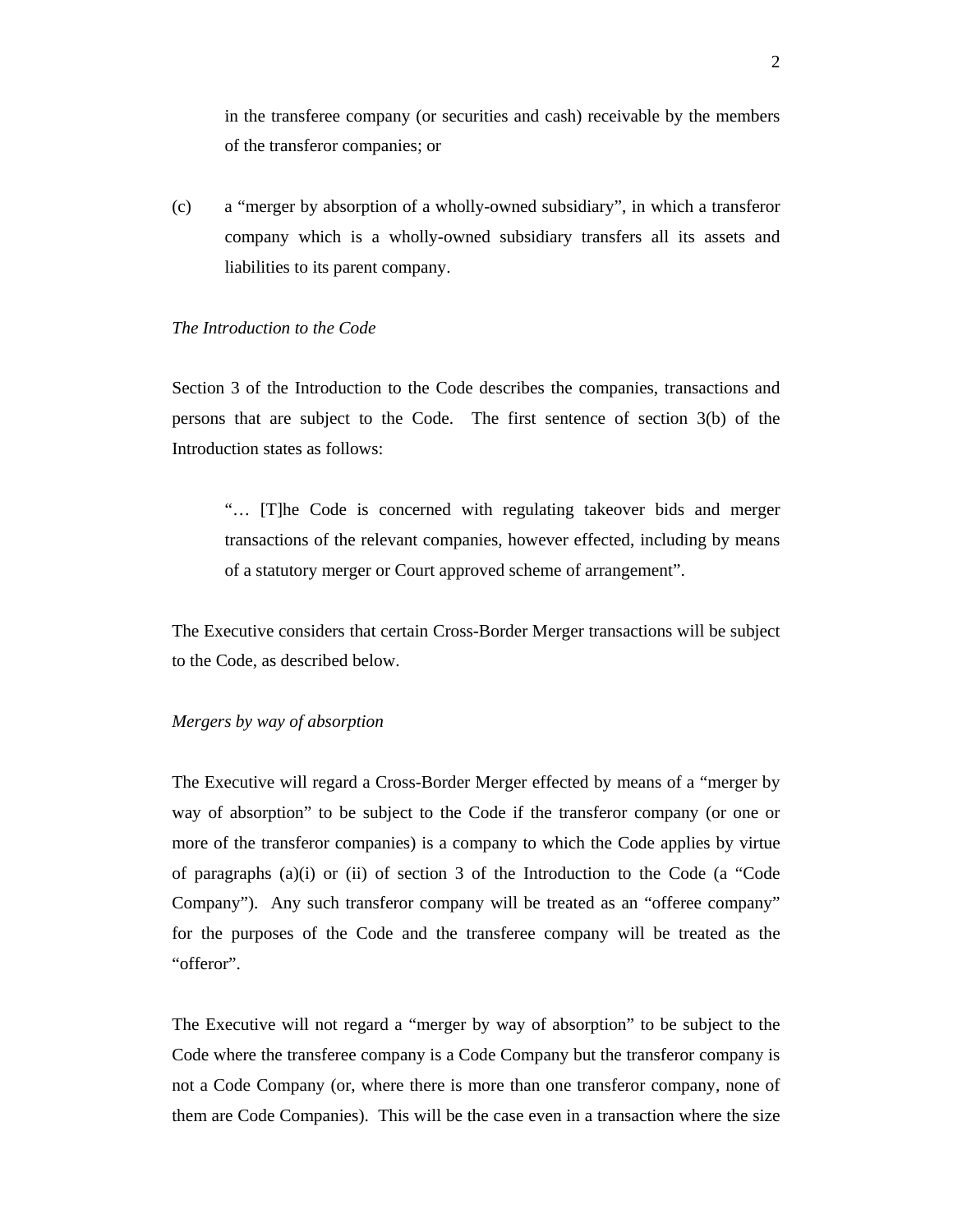of one or more of the transferor companies is greater than that of the transferee company, and even if the transferee company (i.e. the Code Company) will, upon completion of the transaction, increase its issued share capital by more than 100%. (However, a Rule 9 "whitewash" may be required if, for example, as a result of a "merger by way of absorption", a person, together with persons acting in concert with him, will come to be interested in shares in a transferee company to which the Code applies carrying 30% or more of the voting rights - see Note 1 on the Notes on Dispensations from Rule 9.)

#### *Mergers by formation of a new company*

The Executive will normally regard a Cross-Border Merger effected by means of a "merger by formation of a new company" to be subject to the Code if one or more of the transferor companies is a Code Company. Any such transferor company will be treated as an "offeree company" for the purposes of the Code and the transferee company will be treated as the "offeror".

However, even in such circumstances, if it can be established to the satisfaction of the Executive that the substance of the transaction is the acquisition by the Code Company of the company which is not a Code Company, the Executive may agree that the transaction should not be treated as an offer subject to the Code. This is consistent with the position described in paragraph 5.5.4 of PCP 11 dated 26 April 2002.

#### *Mergers by absorption of a wholly-owned subsidiary*

Consistent with its current practice in relation to companies which are technically companies to which the Code applies but which have only one shareholder, the Executive does not consider that the Code should be applied to a Cross-Border Merger effected by means of a "merger by absorption of a wholly-owned subsidiary", even if the transferor company is technically a company to which the Code applies.